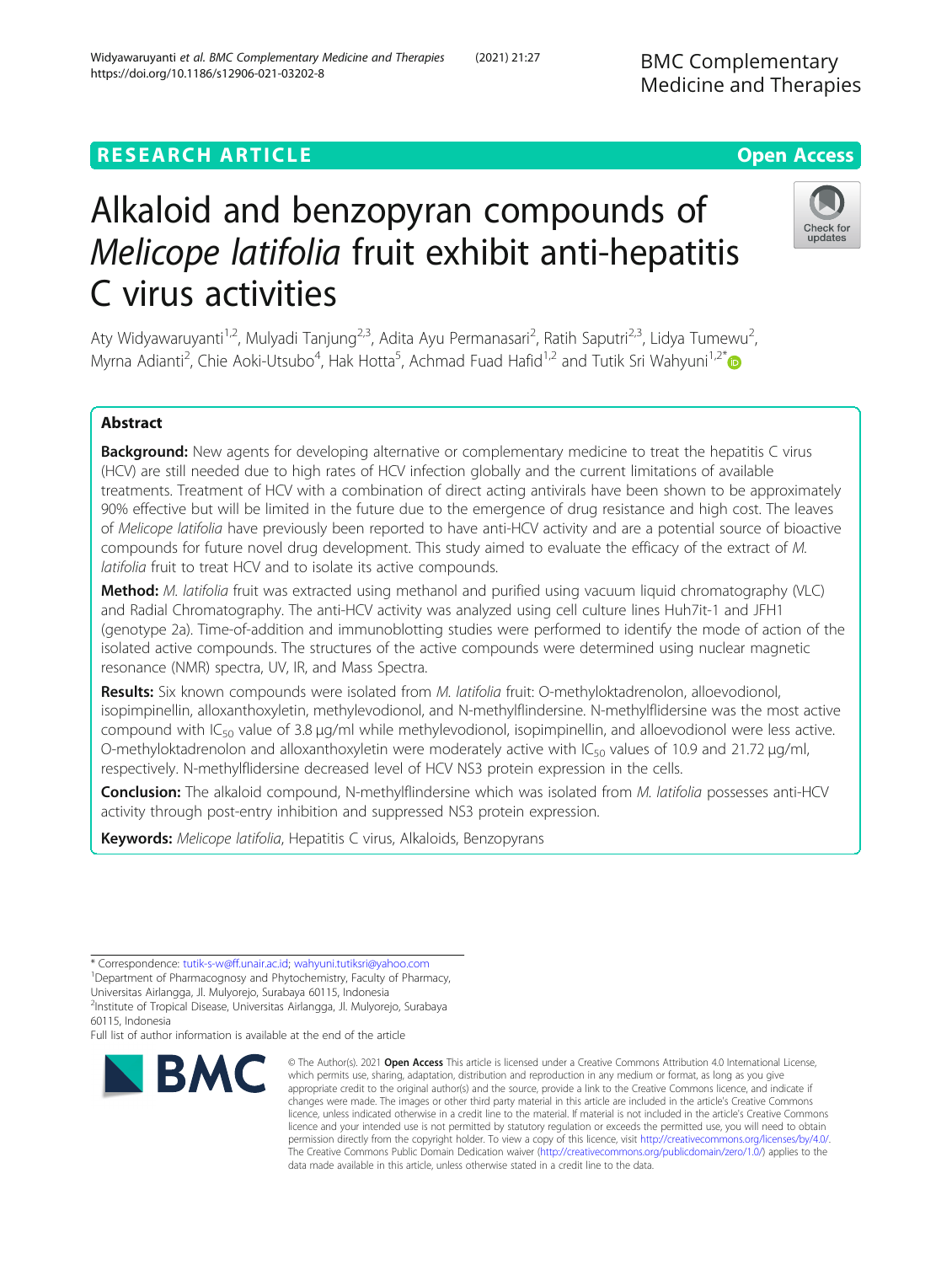# Background

The hepatitis C virus (HCV) is a pathogen that causes liver inflammation that can develop into cirrhosis and or hepatocellular carcinoma. No vaccine is presently available against HCV due to their extreme genetic variability and lack of animal models for vaccine testing [[1,](#page-7-0) [2](#page-7-0)]. Seven genotypes of HCV are known to exist and are transmitted by sexual contact, sharing of injection equipment, reuse or inadequate sterilization of medical equipment and non-screened blood transfusion [[2\]](#page-7-0).

The current treatment of HCV uses direct acting antivirals (DAAs) which increased sustained virologic response (SVR) > 90% of people in clinical trials. DAAs treatment is divided into four classes: protease inhibitors, non-nucleoside polymerase inhibitors, nucleoside/ tide polymerase inhibitor, and NS5A inhibitors [\[3](#page-7-0)–[5](#page-7-0)]. However, drug resistance and the affordability of treatment access in low income countries prevent their widespread use [\[5](#page-7-0), [6\]](#page-7-0). Potentially, new antiviral drugs may be able to be developed from plants with low side effects as there have been numerous reports on the antiviral activity of various phytochemicals against HCV [[7](#page-7-0)–[9](#page-7-0)].

Medicinal plants contain diverse chemical compounds that possess many potential bioactivities including anti-HCV properties. Isolated compounds from a diverse range of medicinal plants have been reported as having anti-HCV properties such as saikosaponin b2, αmangostin, oleanolic acid, ursolic acid, EGCG, glycyrrhizin, chalepin, and pseudane IX  $[7-10]$  $[7-10]$  $[7-10]$  $[7-10]$ . Chalepin and pseudane IX, isolated from Ruta angustifolia, exhibited anti-HCV activity by reducing the virus particle production and decreasing HCV NS3 protein level [[11](#page-7-0)]. Some active compounds from plants have been so successful that they have reached clinical trials such as naringenin and silymarin/silibinin [\[12](#page-7-0)].

M. latifolia belongs to Rutaceae family. The leaves of M. latifolia were used as traditional medicine for the treatment of fever, cramps, jaundice and malaria [\[13](#page-7-0)]. Several species of Melicope are reported to possess flavonoids, alkaloids, coumarins and other metabolites [[14](#page-7-0), [15\]](#page-7-0). These compounds possess potential bioactivities and have previously been shown to have anti-viral activity [[14\]](#page-7-0). The alkaloid, pseudane IX and a benzopyran compound, chalepin, isolated from R. angustifolia have exhibited anti-HCV activities. The alkaloid compound, namely APS, isolated from Maytenus ilicifolia, also exhibited anti-HCV activity by inhibited HCV replication and significantly reduced HCV NS5A [[8\]](#page-7-0). Two novel myrioneuron alkaloids, schoberine B and myriberine B were isolated from aerial part of Myrioneuron faberi [[16\]](#page-7-0). These alkaloids compounds were evaluated against HCV and showed strong anti-HCV activity. Various compounds from many of genus Melicope have been isolated. The leaves of *M. triphylla* are reported to contain 5,8-dihydroxy-3,7dimethoxy-3,4-methylenedioxyflavone, 7-hydroxy-3,5-di-methoxy-3′,4′-methylenedioxyflavone, 7-(2,3-dihydroxy-3-methylbutoxy)-3, 5-mimethoxy-3′, 4′-methylene-dioxyflavone, 7-(2,3-dihydroxy-3-methylbutoxy)-3–3′,4′,5-tetramethoxyflavone, and 7-(2,3-dihydroxy-3-methylbutoxy)-3,3′4',5,8-pentamethoxyflavone. The O-prenylated flavonoid (3,5,4′-trihydroxy-8,3′ dimethoxy-7-(3-methylbut-2-enoxy) flavone was isolated from *M. pteleifolia* [\[14\]](#page-7-0). Two quinoline alkaloids, buchapine and 3-(3-methyl-2-butenyl)-4-[(3-methyl-2-butenyl)oxy]-2(1H)-quinolinone, and three furoquinoline alkaloids, roxiamines A, B, and C were isolated from flowers, leaves, and twigs of M. lunu-ankenda and the quinoline alkaloids revealed anti-HIV activity [[17](#page-7-0)]. Our previous screening of 21 plants from Indonesia revealed that the ethanol extract of M. latifolia leaves exhibited anti-HCV activity with an  $IC_{50}$  of 3.5 and 2.1  $\mu$ g/ml against HCV J6/JFH1-P47 and -P1 strains respectively. The cytotoxicity concentration 50% ( $CC_{50}$ ) was found to be  $> 100 \mu g/ml$ . The mode of action of the tested extracts was through their action in the entry and postentry steps of HCV life cycle. Moreover, the HCV NS3 protein level has also been reported to be suppressed by the *M. latifolia* extract  $[10]$  $[10]$  $[10]$ . The fraction of the *M. lati*folia leaf extract which contained the alkaloid compound, N-methylflindersine, showed a strong inhibition against HCV  $[15]$ . These results may provide a potential to find anti-HCV compounds from other parts of Melicope latifolia, Therefore, this current study was conducted to determine the anti-HCV activity of the M. latifolia fruit. We then further fractioned, purified and isolated of its active constituents to obtain anti-HCV compounds.

# Methods

# Cells and viruses

Hepatocyte cells of Huh7it-1 [[18\]](#page-7-0) were cultivated in DMEM-Dulbeco's Modiffied Eagle Medium (GIBCO Invitrogen). The medium was supplemented with 10% Fetal Bovine Serum (FBS, GIBCO-Invitrogen), 0.15 mg/ ml kanamycin solution (SIGMA) and 1x Non-Essential Amino Acids (NEAA, GIBCO-Invitrogen). The cell culture was incubated in 5%  $CO<sub>2</sub>$  at 37 °C. HCV JFH1a was propagated in Huh7it-1 suspended in 4 ml JFH1 suspension and 4 ml DMEM and was incubated at 37 °C in 5%  $CO<sub>2</sub>$  for 4 h. The suspension was divided into eight flasks and the supernatant was harvested on the third day. The supernatant was concentrated and examined for its viral titration and stored at  $-80$  °C [\[10](#page-7-0)].

# Extraction and isolation of benzopyran compounds of Melicope latifolia fruit

M. latifolia were collected at Cangar forest, East Java, Indonesia. The collected plants were verified by botanist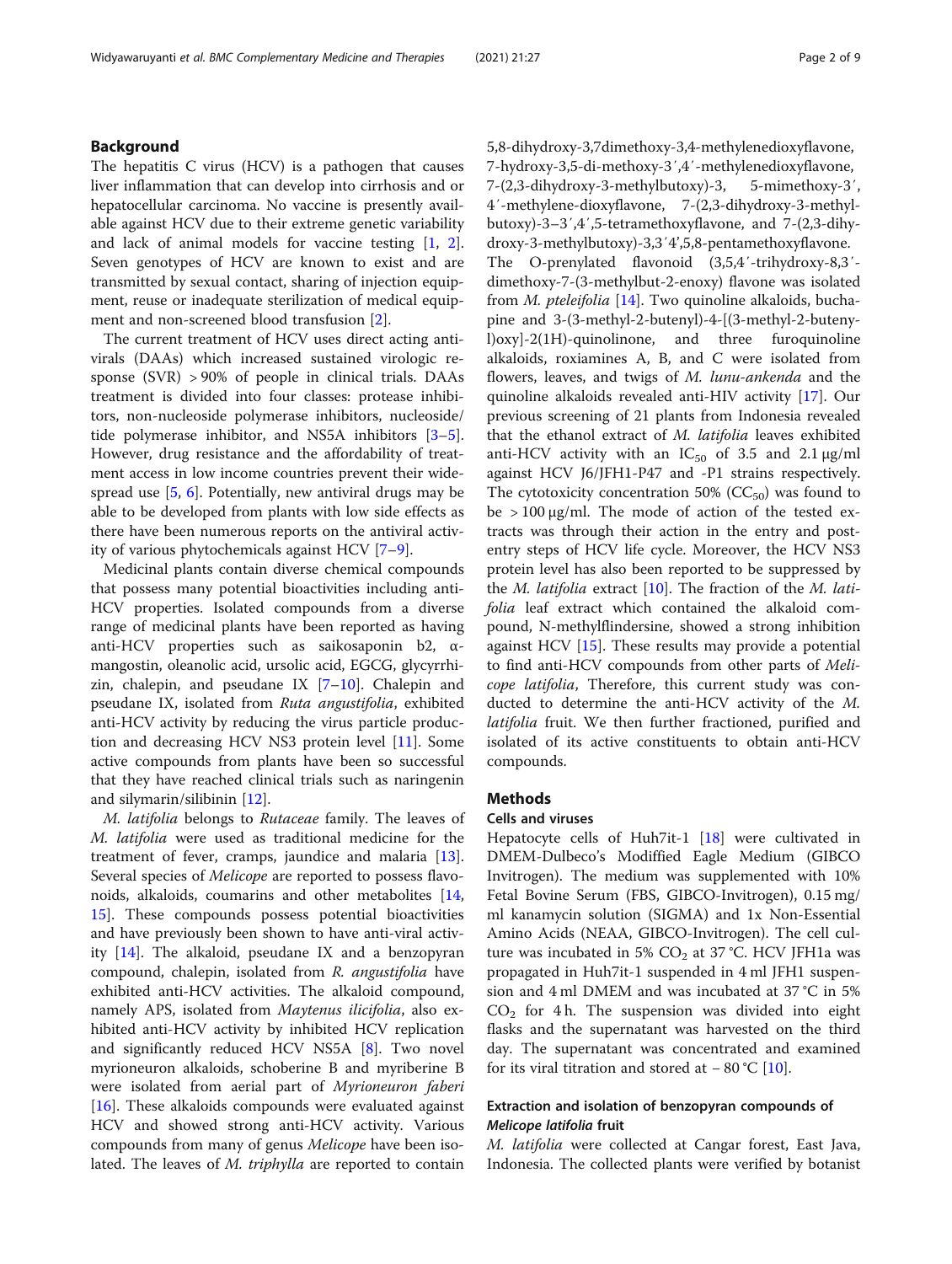researchers at Purwadadi Botanical Garden-Indonesia Institute of Science, Purwadadi, East Java, Indonesia (Number of determination: 0340/IPH.06/H/III/2017). The voucher specimen has been deposited in Institute of Tropical Disease, Universitas Airlangga. The fruits of plant were dried at room temperature and pulverized. Dried and powdered fruits of M. latifolia (450 g) were extracted using methanol as a solvent and yielded 25.5 g of dried methanol extract. The extract was further partitioned using n-hexane. The dried n-hexane extract (14.0 g) was then subjected to vacuum liquid chromatography (VLC) using silica gel as the stationary phase and nhexane: ethyl acetate in a gradient composition  $(9:1; 8.5:$ 1.5; 8:2; 1:1) as the mobile phase. Five fractions (Fraction A-E) were obtained. Among the fractions, fraction B was observed as intense violet spots under UV light which indicated the presence of coumarin compounds [\[19](#page-7-0)]. Further separation of Fraction B  $(7 g)$  was conducted by VLC using n-hexane:ethyl acetate in a gradient composition (9.5:0.5 until 8:2) as the mobile phase and yielded six sub-fractions (B1-B6). Separation of B3 (3 g) by radial chromatography using n-hexane:diisoprophyl ether in a gradient composition (9.5:0.5 until 8:2) yielded three further sub-fractions (B31, B32 and B33). Purification of B31 (49.5 mg) by radial chromatography using n-hexane: diisoprophyl ether in a gradient composition (9.75:0.25 until 8:2) yielded a benzopyran compound (O-methyloktadrenolon; 26.8 mg) in the form of a pale yellow oil. Purification of B32 (107.9 mg) by same method, yielded a benzopyran compound (alloevodionol; 49.8 mg) in form of a pale yellow solids.

# Extraction and isolation of alkaloid compounds of Melicope latifolia fruit

The dried fruit of *M. latifolia* (500 g) was extracted using methanol as a solvent and yielded 115 g of concentrated methanol extract. The extract was further partitioned using n-hexane with a solvent composition of 1:1. The methanol phase was then separated and treated with citric acid until pH 3–4. Further partition of methanol phase was then conducted using ethyl acetate in which the ethyl acetate extract phase and alkaloid extract phase were obtained. The ethyl acetate extract phase was then dried to obtain the final ethyl acetate extract (33 g). Meanwhile, alkaloid extract phase was again partitioned using ethyl acetate and washed with distilled water until pH 7 to obtain alkaloid extract (5 g).

Separation of the ethyl acetate extract (33 g) was done by VLC using n-hexane: ethyl acetate as the solvent with increased polarity (9:1 until 3:7). Three main fractions were obtained (Fraction A-C). Fraction B and C were observed as intense violet spots under UV light. Fraction B (975 mg) was subjected to VLC using n-hexane:ethyl acetate (9:1 until 6:4) and chloroform:ethyl acetate (7:3

until 1:1) to obtain three sub-fractions (B1-B3). The Thin Layer Chromatography (TLC) analysis of B3 showed intense violet spots under UV light which indicated the presence of a coumarin compound [\[19](#page-7-0)]. Purification of B3 (105 mg) by radial chromatography using nhexane:acetone (9.5:0.5 until 8:2) yielded a coumarin compound (alloxanthoxyletin: 12.2 mg) in the form of a white solid.

Separation of fraction C (625.0 mg) by VLC using nhexane:ethyl acetate (0:1 until 7.5:2.5) yielded two subfractions, C1 and C2. Further purification of C2 (89.0 mg) by radial chromatography using n-hexane:chloroform (9:1 until 7:3) yielded a coumarin compound (isopimpinellin; 8.4 mg) in the form of a pale yellow solid.

Separation of fraction A (325 mg) by radial chromatography using n-hexane:chloroform (7:3; 1:1) and chloroform yielded three sub-fractions, A1-A3. Purification of A1 (141 mg) was done by radial chromatography using n-hexane:chloroform (9:1; 8:2; 7:3) to obtain benzopyran compound (methylevodionol; 41 mg) in the form of an oil.

The separation of the alkaloid extract was conducted by VLC to obtain three fractions (fraction A-C). The separation of Fraction A by radial chromatography using n-hexane:ethyl acetate (9:1; 8:2) yielded three subfractions (A1-A3). Radial chromatography was applied to purify A3 using n-hexane:acetone (9:1; 7:3) and obtained an alkaloid compound (N-methylflindersine; 12.3 mg) in the form of a yellow oil.

# Antiviral activity assay

The hepatocyte cells of Huh7it-1 were seeded on a 48 well plate with a cell density of  $5.4 \times 10^4$  and incubated for 24 h. Samples with concentrations of 100, 30, 10, 1, 0.1 and 0.01 μg/ml were mixed with HCV JFH1a with multiple infections (MOI 0.1) and then inoculated onto cells and incubated for 2 h. The supernatant was removed and washed with medium and placed back into solutions containing the same concentrations of extract. The cultures were then incubated for 48 h and the supernatant was taken to examine the titer infection of the sample by immunostaining [\[10](#page-7-0)].

#### Time-of-addition experiment

A time addition experiment was performed to analyze the effect of the extract on the HCV life cycle. Entry inhibition was conducted by treated cells with extracts during viral inoculation to evaluate the inhibition in binding, entry and endocytosis. Post entry inhibition was conducted by treating cells with the extracts after viral inoculation. Supernatants were collected and viral titration and immunostaining was used to assess the mode of action [[20\]](#page-7-0).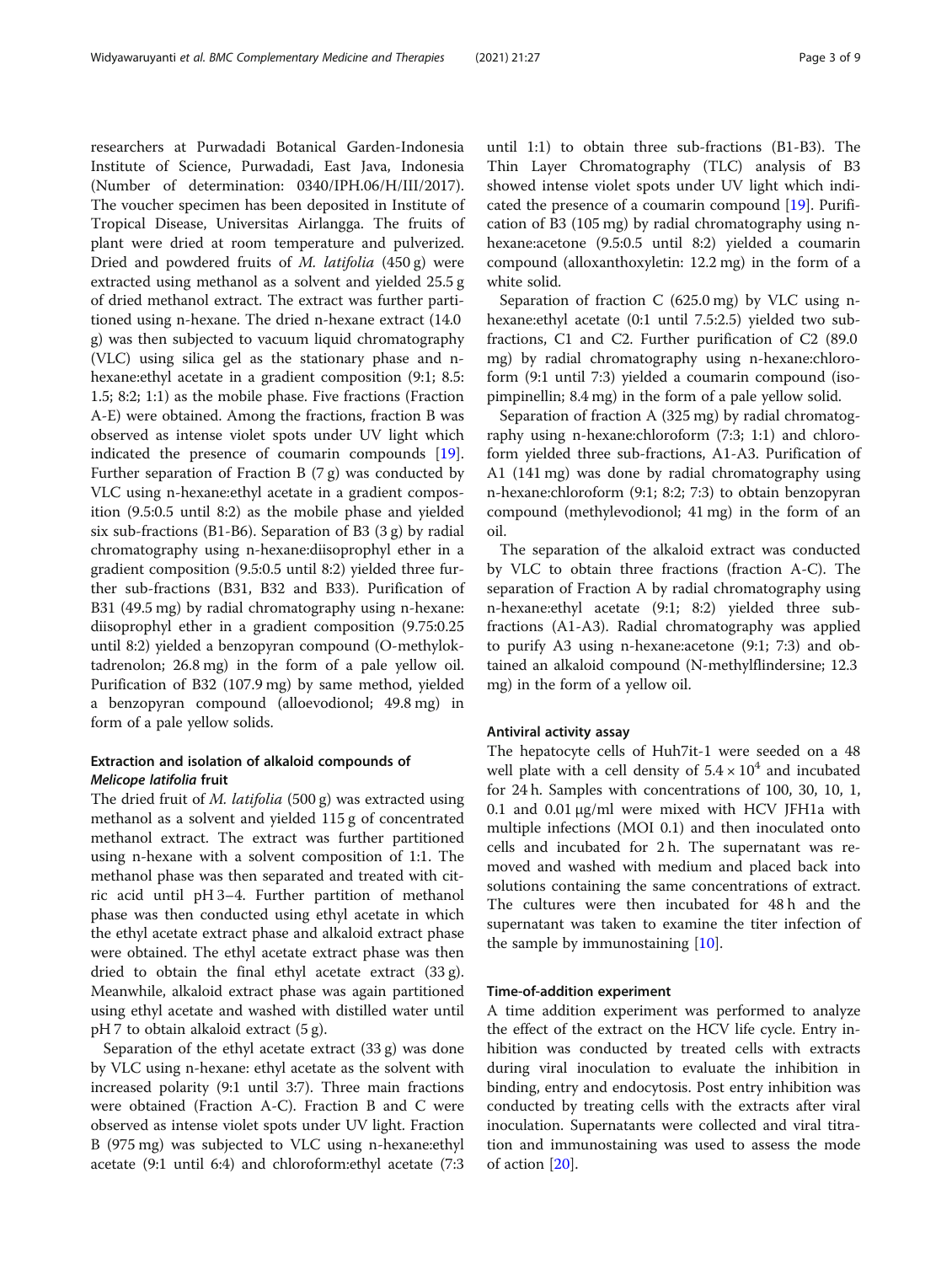# Viral titration and immunostaining

Viral titration was performed by serially diluting the culture supernatant in DMEM medium and inoculating onto Huh7it-1 cells. After incubation for 41 h, the cells were fixed by 3.7% formaldehyde and permeabilized with 0.5% triton X-100 for 10 min. First antibody (HCV infected serum patient) was used in 1% bovine serum albumin (BSA) /2%BlockIce/ phosphate buffer saline (PBS) with a 300x dilution then incubated for 60 min. Second antibody (HRP-Goat anti human) was used in 1%BSA/ 2%BlockIce/PBS with a 400x dilution (50 μl/well) and then incubated for 60 min at room temperature. To visualize the infectious foci, 3,3′-diaminobenzidine (DAB) staining (DAB Thermo Scientific, USA) was used for 15 min until a brown color was observed. SPSS probit was used to calculate inhibition concentration 50%  $(IC_{50})$  values.

#### Cytotoxicity assay

The cytotoxicity analysis was assessed using MTT assay 3-(4,5-Dimethylthiazol-2-Yl)-2,5-Diphenyltetrazolium

Bromide [[20,](#page-7-0) [21\]](#page-7-0). Solutions with extract concentrations of 1000, 400, 100, 50, 10, 1and 0.1 μl were added onto Huh7it-1 cells in 96 well plates. After 46 h incubation, the medium was removed and 150 μl/well of 10% MTT was added then incubated for 4 h. The purple precipitates were then dissolved in dimethyl sulfoxide (DMSO). The purple solution was measured for UV absorbance using a microplate reader at 560 nm. SPSS probit was used to calculate the cytotoxic concentration 50%  $(CC_{50})$ .

# Immunoblotting

Huh7it-1 cells were lysed with Ripa buffer and the amount of protein was checked using a bichincronic acid (BCA) assay kit. The proteins were separated in (sodium dodecyl sulfate polyacrylamide gel electrophoresis (SDS-PAGE) gel and transferred onto a PVDF membrane (Millipore, Bed-ford, MA, USA). Five percent skimmed milk was added to block nonspecific binding and incubated for 60 min. First antibody, HCV NS3-specific mouse monoclonal antibody (clone H23; Abcam, Cambridge, MA, USA) and glyceraldehyde-3-phosphate dehydrogenase (GAPDH) antibody (MBL) was added and incubated for 1 h. The 0.05% PBST was used for membrane washing. Second antibody, HRP-conjugated goat anti mouse immunoglobulin (MBL) was incubated for 1 h and the respective protein was visualized using Clarity Western ECL substrate (Biorad). The chemical luminescence was detected using ImageQuant LAS 4000 (GE healthcare) [[20](#page-7-0)].

# Results

# Identification of isolated compounds of Melicope latifolia fruit extract

Six known compounds were isolated from the M. latifolia fruit extract. Structure elucidation of compounds was determined by Nuclear Magnetic Resonance (NMR) spectra, ultra violet (UV), infrared (IR) spectroscopy and mass spectra (MS) data. NMR spectra were measured on a JEOL JNM-ECA 400 MHz FTNMR spectrophotometer in CDCl<sub>3</sub> solvent. UV spectra were recorded in methanol on a Shimadzu series 1800 UV-VIS spectrophotometer. IR spectra were recorded in KBr on a One Perkin Elmer instrument. Mass spectra were measured on an ESI-TOF Waters LCT Premier XE producing pseudo-molecular ions,  $[M + H]^+$  positive ion mode. The molecular structures of isolated compounds are described in Fig. [1](#page-4-0).

#### O-methyloktadrenolon

The compound showed a UV maximum absorption (MeOH) at  $\lambda_{\text{max}}$  nm (log ε): 217 (2.95); 223 (2.80); 278 (3.12); 289 (3.05) and 355 (2.14). IR spectrum showed a band at  $v_{\text{max}}$  (cm<sup>-1</sup>): 3055; 2974; 2935; 1697; 1639– 1579; and 1184. The mass spectrum of the compound showed a quasi-molecular ion  $[M + H]^{+}$  at  $m/z$  315.1595 corresponding to the molecular formula  $C_{19}H_{23}O_4$ .

<sup>1</sup>H-NMR (CDCl<sub>3</sub>) δ<sub>H</sub> ppm: 5.51 (1H, d, J = 9.8 Hz, H-3), 6.48 (1H, d,  $J = 9.8$  Hz, H-4), 5.53 (1H, d,  $J = 9.8$  Hz, H-9), 6.59 (1H, d  $J = 9.8$  Hz, H-10), 2.50 (3H, s, H-12), 1.42 (3H, s, H-13/14), 1.41 (3H, s, H-15/16), 3.75 (3H, s, 5-OCH<sub>3</sub>). <sup>13</sup>C-NMR (CDCl<sub>3</sub>)  $\delta_c$  ppm: 201.1 (C-11), 153.7 (C-5), 151.5 (C-6a), 150.6 (C-10b), 127.9 (C-3), 127.8 (C-9), 116.8 (C-10), 116.2 (C-4), 117.7 (C-6), 108.2 (C-4a), 106.6 (C-10a), 77.2 (C-8), 76.9 (C-2), 32.7 (C-12), 28.0 (C-13/14), 27.9 (C-15/16), 63.7 (5-OCH3). The NMR spectra data are consistent with published data [[22\]](#page-7-0).

#### Alloevodionol

The compound showed a UV maximum absorption (MeOH) at  $\lambda_{\text{max}}$  nm 217 (3.04) and 257 (3.24). IR spectrum showed a band at  $v_{\text{max}}$  (cm<sup>-1</sup>): 3051; 2970; 2864; 1639; 1610–1587 and 1205. The molecular formula was determined to be  $C_{14}H_{16}O_4$ .

<sup>1</sup>H-NMR (CDCl<sub>3</sub>) δ<sub>H</sub> ppm: 5.41 (1H, d, *J* = 10.1 Hz, H-3), 6.55 (1H, d,  $J = 10.1$  Hz, H-4), 6.00 (1H, s, H-6), 2.66 (3H, s, H-12), 1.48 (3H, s, H-13/14), 13.83 (1H, s, 7- OH), 3.83 (3H, s, 5-OCH<sub>3</sub>). <sup>13</sup>C-NMR (CDCl<sub>3</sub>)  $\delta_c$  ppm: 203.4 (C-11), 166.4 (C-7), 161.0 (C-5), 156.3 (C-9), 124.7 (C-3), 116.6 (C-4),106.0 (C-8), 102.8 (C-10), 92.3 (C-6), 78.0 (C-2), 33.2 (C-12), 27.9 (C-13/14), 55.8 (5-OCH3). The NMR spectra data are consistent with published data [\[22\]](#page-7-0).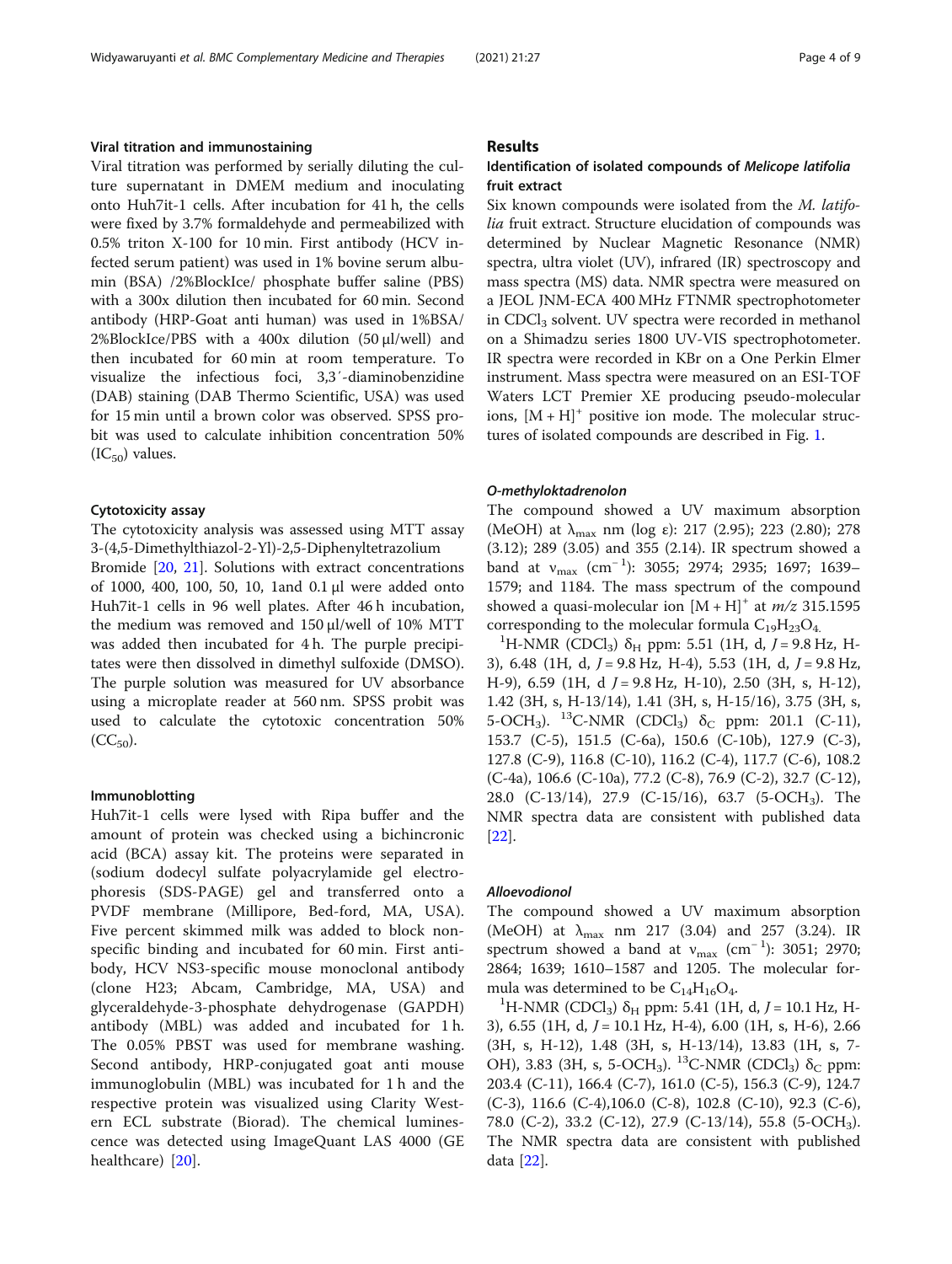<span id="page-4-0"></span>

#### Isopimpinellin

The compound showed a UV maximum absorption (MeOH) at  $\lambda_{\text{max}}$  nm (log  $\varepsilon$ ): 223.10 (4.20); 241.10 (4.00); 248.60 (4.00); 268.60 (4.09) and 311.30 (3.91). IR spectrum showed a band at  $v_{\text{max}}$  (cm<sup>-1</sup>): 3128; 2952; 2850, 1751, 1606–1491, and 1145. Mass spectra showed a quasi-molecular ion at  $m/z$  247.0609. The molecular formula was therefore determined to be  $C_{13}H_{11}O_5$  (calculated  $[M + H]$ <sup>+</sup> 247.0606).

<sup>1</sup>H-NMR (CDCl<sub>3</sub>) δ<sub>H</sub> ppm: 8.12 (1H, d, *J* = 9.8 Hz, H-4), 7.62 (1H, d,  $J = 2.3$  Hz, H-2'), 7.00 (1H, d,  $J = 2.3$  Hz, H-3'), 6.29 (1H, d,  $J = 9.8$  Hz, H-3), 4.16 (3H, s, 5-OCH<sub>3</sub>), 4.17 (3H, s, 8-OCH<sub>3</sub>). <sup>13</sup>C-NMR (CDCl<sub>3</sub>)  $\delta_C$ ppm: 160.6 (C-2), 150.0 (C-7), 145.2 (C-4), 144.4 (C-8), 143.8 (C-9), 139.5 (C-2′), 128.3 (C-5), 114.8 (C-6), 107.7  $(C-10)$ , 112.9  $(C-3)$ , 105.2  $(C-3')$ , 61.8  $(5-CCH_3)$ , 60.89  $(8\text{-}OCH_3)$ . The NMR spectra data are consistent with published data [\[23](#page-7-0)].

# Alloxanthoxyletin

The compound showed a UV maximum absorption (MeOH) at  $\lambda_{\text{max}}$  nm (log  $\varepsilon$ ): 224 (4.14); 282 (4.11); and 324 (3.92). IR spectrum showed a band at  $v_{\text{max}}$  (cm<sup>-1</sup>):

3056; 2977; 2925; 2850; 1735; 1610–1568; and 1122. The mass spectrum showed a quasi-molecular ion  $[M + H]$ <sup>+</sup> at  $m/z$  259.0979. The molecular formula was determined to be  $C_{15}H_{15}O_4$  (calculated  $[M + H]^+$  259.0970).

<sup>1</sup>H-NMR (CDCl<sub>3</sub>) δ<sub>H</sub> ppm: 6.16 (1H, d, *J* = 9.6 Hz, H-3), 6.61 (1H, d,  $J = 9.9$  Hz, H-4'), 7.96 (1H, d,  $J = 9.6$  Hz, H-4), 5.5 (1H, d,  $J = 9.9$  Hz, H-3'), 6.35 (1H, s, H-8), 3.87 (3H, s, 7-OCH<sub>3</sub>). <sup>13</sup>C-NMR (CDCl<sub>3</sub>)  $\delta$ <sub>C</sub> ppm: 161.6 (C-2), 158.3 (C-7), 155.9 (C-9), 150.3 (C-5), 138.7 (C-4), 111.2 (C-3), 106.6 (C-6), 127.6 (C-3′), 116,1 (C-4′), 103.8 (C-10), 91.6 (C-8), 77.8 (C-2′), 28.0 (C-5′/6′), 56.0  $(7\text{-}OCH_3)$ . The NMR spectra data are consistent with published data [\[24](#page-7-0)].

# Methylevodionol

The compound showed a UV maximum absorption (MeOH) at  $\lambda_{\text{max}}$  nm (log ε): 312 (3.59); 287 (3.76); 257 (4.12) and 229 (4.23). IR spectrum showed a band at v<sub>max</sub> (cm<sup>-1</sup>): 2974; 2925; 2850; 1622; 1598−1439 and 1126. The mass spectrum showed a quasi-molecular ion  $[M + H]^{+}$  at  $m/z$  263.1288. The molecular formula was determined to be  $C_{15}H_{19}O_4$  (calculated  $[M+H]^+$ 263.1283).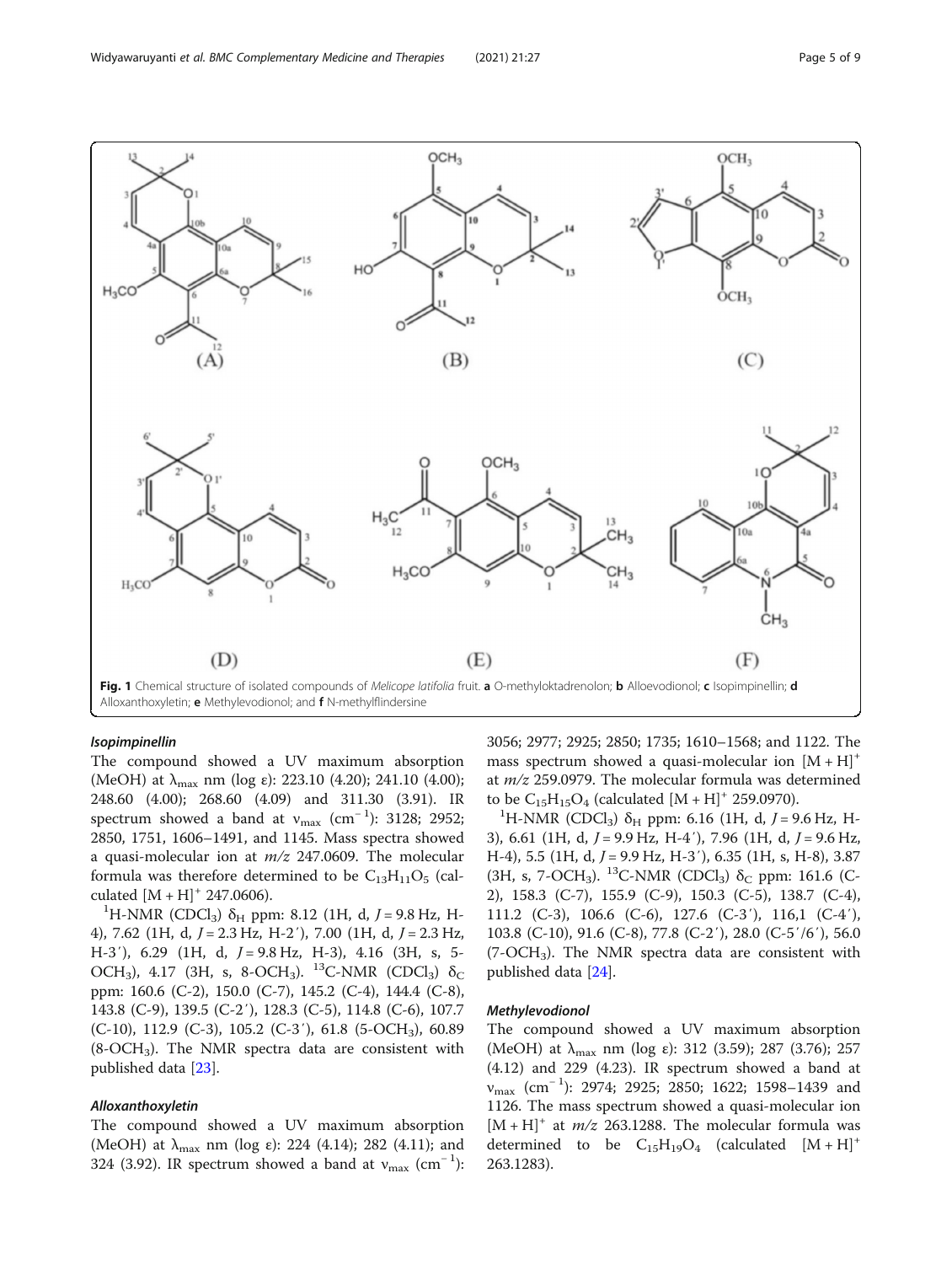<span id="page-5-0"></span><sup>1</sup>H-NMR (CDCl<sub>3</sub>) δ<sub>H</sub> ppm: 5.51 (1H, d, *J* = 10.0 Hz, H-3), 6.46 (1H, d,  $J = 10.0$  Hz, H-4), 6.18 (1H, s, H-9), 2.48 (3H, s, H-12), 1.41 (3H, s, H-13/14), 3.74 (3H, s, 6- OCH<sub>3</sub>), 3.76 (3H, s, 8-OCH<sub>3</sub>). <sup>13</sup>C-NMR (CDCl<sub>3</sub>)  $\delta_C$ ppm: 201.9 (C-11), 157.6 (C-8), 156.0 (C-10), 154.2 (C-6), 127.8 (C-3), 118.3 (C-7), 116.5 (C-4), 108.0 (C-5), 96.1 (C-9), 76.9 (C-2), 32.6 (C-12), 27.9 (C-13/14), 55.8  $(6\text{-}OCH_3)$ , 55.8  $(6\text{-}OCH_3)$ . The NMR spectra data are consistent with published data [\[22](#page-7-0)].

# N-methylflindersine

The compound showed a UV maximum absorption (MeOH) at  $\lambda_{\text{max}}$  nm (log ε): 226 (4.29); 285 (3.20), 333 (3.65), 348 (3.69) and 365 (3.52) nm typical for a quinoli-none skeleton [\[25](#page-7-0)]. IR spectrum showed a band at  $v_{\text{max}}$ (cm<sup>−</sup> <sup>1</sup> ): 3083; 3055; 2974; 2896; 2879; 1730; 1612; 1452; 1236; and 1203. The mass spectrum showed a quasimolecular ion  $[M + H]^+$  at  $m/z$  242.1180. The molecular formula was determined to be  $C_{15}H_{16}NO_2$  (calculated  $[M + H]$ <sup>+</sup> 242.1181).

<sup>1</sup>H-NMR (CDCl<sub>3</sub>) δ<sub>H</sub> ppm: 5.52 (1H, d, *J* = 10.0 Hz, H-3), 6.74 (1H, d, J = 10.0 Hz, H-4), 7.30 (1H, d, H-7), 7.53  $(1H, m, H-8), 7.95$   $(1H, dd, J = 7.8; 1.5 Hz, H-10), 7.21$  $(1H, t, J = 7.8 Hz, H-9), 1.50 (3H, s, H-11/12), 3.68 (3H,$ s, N-CH<sub>3</sub>). <sup>13</sup>C-NMR (CDCl<sub>3</sub>) δ<sub>C</sub> ppm: 161.0 (C-5), 155.2 (C-10b), 130.9 (C-8), 139.3 (C-6a), 126.4 (C-3), 123.1 (C-10), 121.7 (C-9), 117.9 (C-4), 116.1 (C-10a), 114.1 (C-7), 105.8 (C-4a), 78.6 (C-2), 29.3 (N-CH3), 28.2 (C-11/12). The NMR spectra data are consistent with published data [\[26](#page-7-0)].

# Anti HCV activity and cytotoxicity of isolated compounds

The isolated compounds were evaluated against HCV in cultured Huh7it-1 cells in a dose dependent manner. The cytotoxicity was determined by MTT analysis. N-methylflindersine and O-methyloktadrenolon had stronger activities than the other testedcompounds. N-methylflindersine exhibited the strongest effect with an  $IC_{50}$  value of  $3.8 \pm 2.7$  µg/ml, followed by moderate HCV inhibition activity of Omethyloktadrenolon and alloxanthoxyletin with  $IC_{50}$ values of  $10.9 \pm 1.2 \,\mu\text{g/ml}$  and  $21.72 \,\mu\text{g/ml}$ ,

**Table 1** The anti-HCV activity (IC<sub>50</sub>) and cytotoxicity (CC<sub>50</sub>) of compounds isolated from M. latifolia fruit extract

| Sample               | $IC_{50}$ (µg/ml) | $CC_{50}$ (µg/ml) | SI     |
|----------------------|-------------------|-------------------|--------|
| O-methyloktadrenolon | $10.9 \pm 1.2$    | $63 + 2.3$        | 5.8    |
| Alloevodionol        | $41.1 \pm 3.1$    | >1000             | > 24.3 |
| Isopimpinellin       | > 50              | >1000             | > 20   |
| Alloxanthoxyletin    | $21.72 + 2.2$     | $93 + 3.0$        | 4.3    |
| Methylevodionol      | > 50              | $310 + 2.5$       | >6.2   |
| N-methylflindersine  | $3.8 + 2.7$       | $97 + 3.3$        | 25.5   |

Data represent mean  $\pm$  SD of triplicate experiments

respectively. While, alloevodionol possess a moderate inhibition and the two remaining compounds, isopimpinellin, and methylevodionol did not show any inhibitive effect on HCV infection. The cellular viability assay demonstrated that all compounds had a negligible cytotoxicity effect with a  $CC_{50} > 90 \mu g/ml$ , except for O-methyloktadrenolon that had a  $CC_{50}$  of 63 ±  $2.3 \mu$ g/ml (Table 1).

Due to their efficacy, N-methylflindersine and Omethyloktadrenolon were tested on the different stages of HCV life cycle, in the entry step and post-entry steps. They were found to inhibit HCV in the post-entry step of HCV life cycle (Table [2\)](#page-6-0). Western blot analysis was used to determine the mechanism by which this inhibition could occur and a reduction in the level of NS3 protease inhibitor was found. These results indicate that the compounds may interfere with the virus replication (Fig. [2](#page-6-0)).

# **Discussion**

The six isolated compounds, O-methyloktadrenolon, alloevodionol, isopimpinellin, alloxanthoxyletin, methylevodionol, and N-methylflindersine were previously isolated from the other plants [[27](#page-7-0)–[31](#page-7-0)]. Omethyloktadrenolon, alloevodionol and methylevodionol have been isolated from Melicope ptelefolia leaves along with 15 other benzopyran compounds [[30\]](#page-7-0). Isopimpinellin has been isolated from Adiscanthus fusciflorus (Rutaceae) and reported to possess an inhibitory activity against the enzyme adenine phosphoribosyltransferase (APRT) from Leishmania spp. [[32\]](#page-8-0). This genus contains the causative agents of leishmaniasis. Isopimpinellin was also indicated to have chemo-preventive effects when administered orally after skin tumour initiation by 7,12-dimethylben $z[\alpha]$ anthracene (DMBA) [\[33](#page-8-0)]. While, alloxanthoxyletin was previously isolated from Pilocarpus goudotianus (Rutaceae) [[24\]](#page-7-0). An oil derived from the flower of Melicope lunu-akenda was found to contain ecodione (38.9%), (E)-β-ocimene (12.4%), isolycodolin (11.7%) and alloevadionol (10.6%) as major constituents. This oil exhibited antibacterial activity against Gram negative and Gram positive bacteria, in particular against Salmonella typhi and Klebsiella pneumonia, which are both human pathogens [[34\]](#page-8-0). A quinolinone alkaloid, N-methylflindersine was previously isolated from stem bark of Micromelum falcatum and showed strong toxicity towards brine shrimp larvae with a  $LD_{50}$  value of 1.39 μg/ml  $[27]$  $[27]$ . It was also isolated from *Zanthoxy*lum integrifoliolum, another species belonging to the Rutaceae family. N-methylflindersine has been found to inhibit N-formylmethionylleucylphenylalanineinduced superoxide production with an  $IC_{50}$  < 12  $\mu$ M [[28\]](#page-7-0). N-methylflindersine and methylevodionol have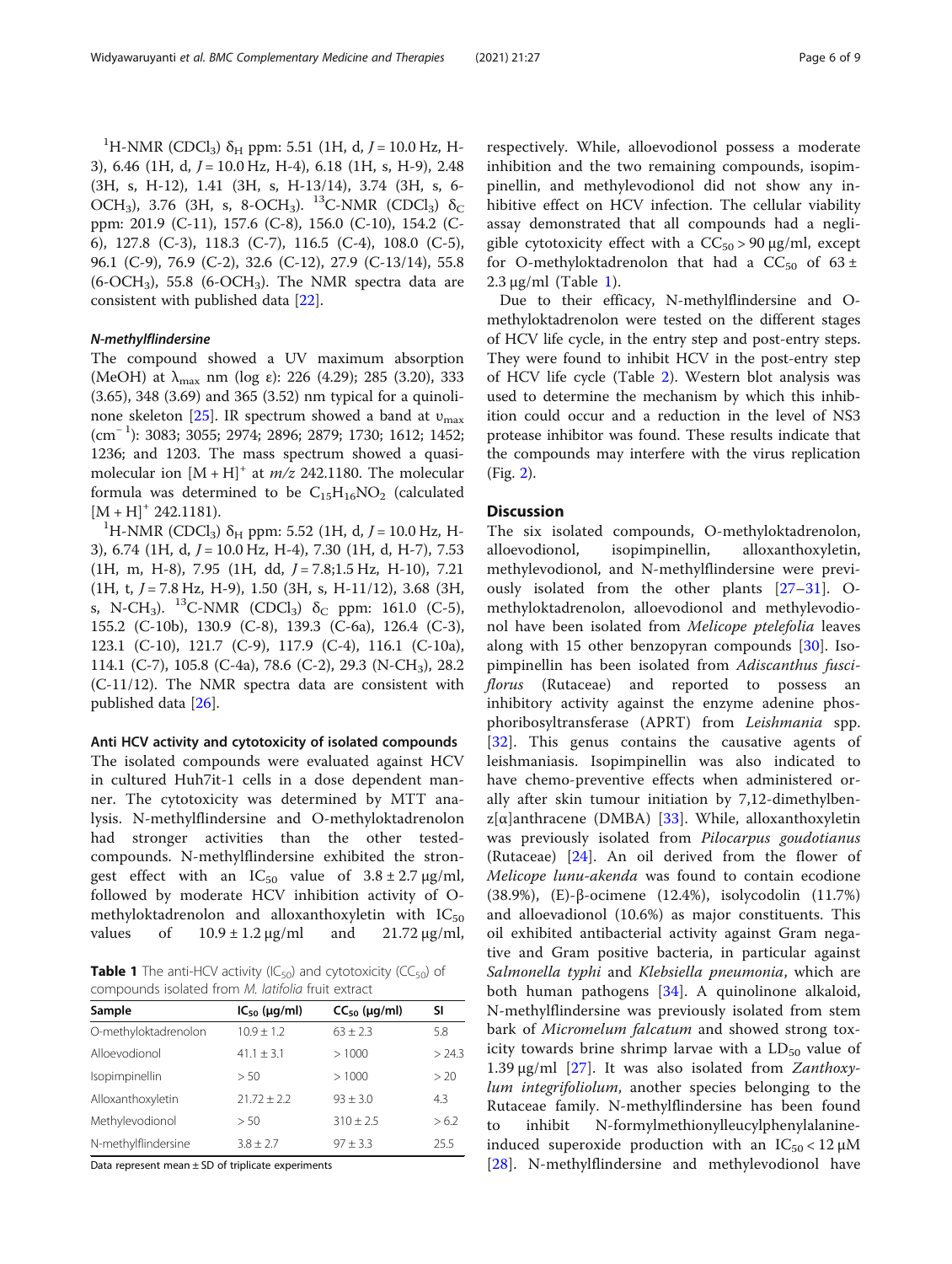| Sample               | Conc.          | % Inhibition               |                       |                     |                       |
|----------------------|----------------|----------------------------|-----------------------|---------------------|-----------------------|
|                      | $\mu$ g/<br>ml | During+Post<br>inoculation | During<br>inoculation | Post<br>inoculation |                       |
| N-methylflindersine  | 25             | $83 + 0.8$                 | $7.7 + 1.8$           | $84.1 + 2.9$        | Post-entry inhibition |
| O-methyloktadrenolon | 25             | $98.4 + 0.4$               | $9.1 + 8.5$           | $98 + 0.9$          | Post-entry inhibition |

<span id="page-6-0"></span>Table 2 Mode of action of compounds isolated from M. latifolia fruit extract

Data represent mean  $\pm$  SD of triplicate experiments

previously been isolated from the leaves of Melicope denhamii. In the same study, they showed moderate activity against murine leukemia P-388 cells with an IC<sub>50</sub> value of 21.06 μg/ml and 11.98 μg/ml respectively [[31\]](#page-7-0). In this study, anti-HCV activities of these compounds were evaluated and it was found that Nmethylflindersine was revealed the strongest HCV inhibition activity with  $IC_{50}$  value of  $3.8 \pm 2.7 \,\mu g/ml$ , followed by O-methyloktadrenolon with an  $IC_{50}$  value of  $10.9 \pm 1.2 \,\mu$ g/ml. Alloevodionol and alloxanthoxyletin demonstrated a moderate activity with  $IC_{50}$  values of  $41.1 \pm 3.1$  and  $21.72 \pm 2.2$   $\mu$ g/ml, respectively. On the other hand, methylevodionol and isopimpinellin, did not reveal anti-HCV activities at the highest concentration examined, 50 μg/ml (Table [1\)](#page-5-0). Benzopyran compounds can form a benzoxazole moiety that can inhibit HCV by conjugation with a methylene thio (−SCH2-) linker that used to connect a heterobicycle with various aromatic rings by synthetically to form hybrid compounds for antiviral bioassays. The mode of action of the compound was found to be through inhibition in the post entry step by a reduction of HCV NS3 protein levels in dose dependent manner (Table 2; Fig. 2). N-methylflindersine is an alkaloid compound with the basic structure of quinoline. These quinolones compounds were known as antimicrobial, anticancer and antiallergic agents. Quinolones were reported to act as inhibitors of HCV NS5B RNA polymerase by binding to the allosteric site II (non-nucleoside inhibitor-site 2) of this protein [[35](#page-8-0)–[37\]](#page-8-0). Quinolone compounds consist of heterobicyclic aromatic compounds that may play an important role in anti-HCV activities.

# Conclusion

The alkaloid compound, N-methylflindersine which was isolated from the M. latifolia fruit mediated a strong anti-HCV activity through post-entry inhibition and HCV NS3 protein reduction. This result suggests that M. latifolia is a potential candidate for developing an anti-HCV agent.

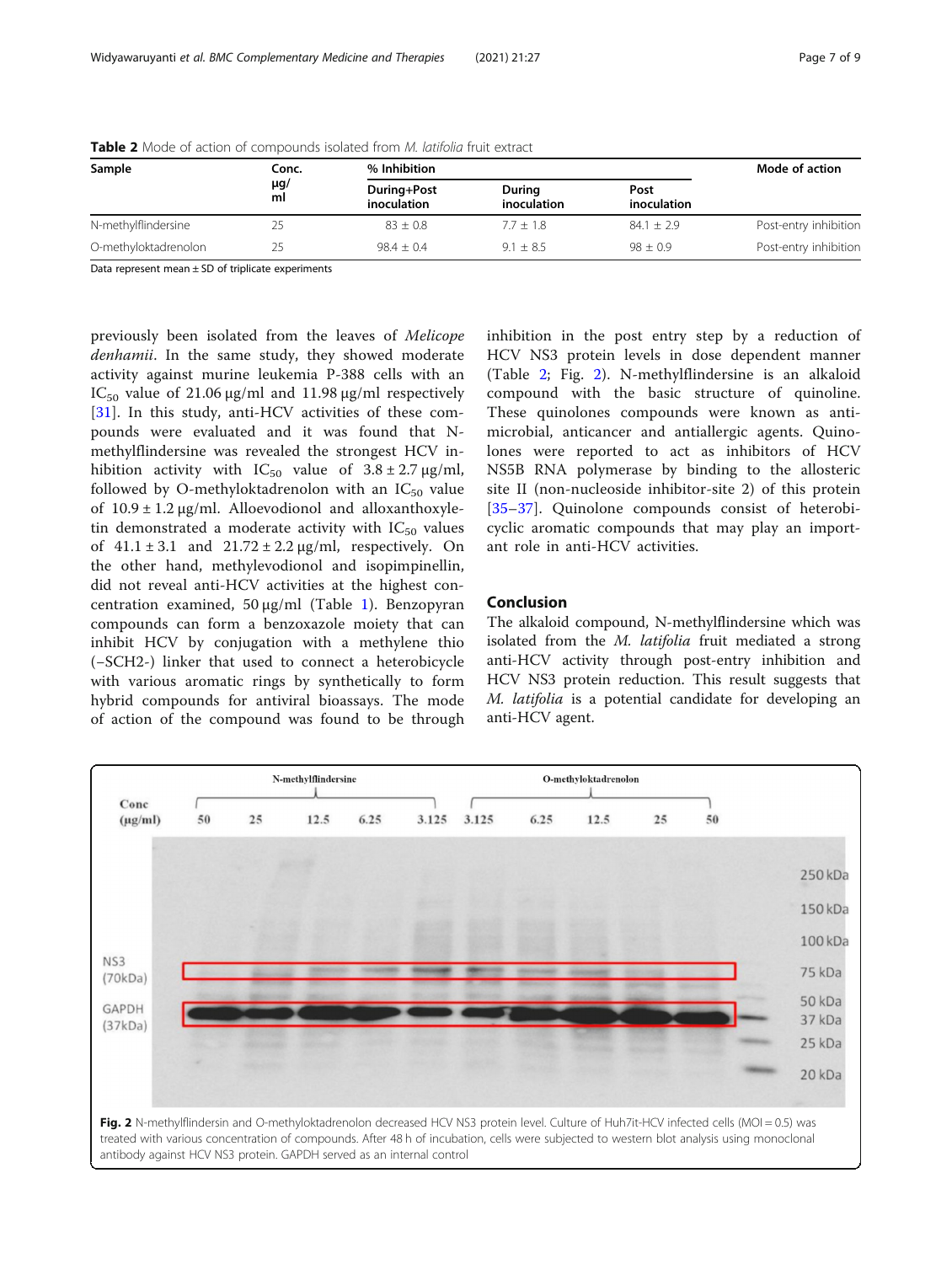# <span id="page-7-0"></span>Abbreviations

BSA: Bovine Serum Albumin; BCA: Bichincronic Acid; CC<sub>50</sub>: Cytotoxic Concentration 50%; DAAs: Direct Acting Anti-Virals; DAB: 3,3′ diaminobenzidine; DMEM: Dulbeco's Modiffied Eagle Medium; DMSO: Dimethyl sulfoxide; FBS: Fetal Bovine Serum; GAPDH: Glyceraldehyde-3-phosphate dehydrogenase; HCV: Hepatitis C Virus; IC<sub>50</sub>: Inhibition Concentration 50%; IR: Infrared spectrophotometry; MOI: Multiple of Infection; NEAA: Non-Essential Amino Acids; NMR: Nuclear Magnetic Resonance; PBS: Phosphate Buffer Saline; SVR: Sustain virology respond; UV: Ultra violet; VLC: Vacuum Liquid Chromatography

#### Acknowledgements

We thank to Takaji Wakita (National Institute for Infectious Diseases, Japan) and Dr.Yohko Shimizu (Kobe University) for providing JFH1 plasmid and Huh7it-1 cells.

#### Authors' contributions

Conceived and designed the experiment: AW, MT, AAP, RS, LT, HA and TSW. Analyzed the data: MA, AFH and TSW. Contributed reagents/materials/ analysis tools: AW, CAU, HH and TSW. Wrote the paper: AW, AAP and TSW. AW, CAU, HH and TSW contributed to the final version of the manuscript. All authors read and approved the final manuscript.

#### Funding

This research was granted by Universitas Airlangga through RISET MANDAT with grant number 398/UN3.14/LT/2019 and the funders had no role in the study design and analysis.

#### Availability of data and materials

The all data used to support the findings of this study are available from the corresponding or the first authors upon request.

#### Ethics approval and consent to participate Not applicable.

#### Consent for publication

Not applicable.

#### Competing interests

The authors declare that they have no conflict of interest.

#### Author details

<sup>1</sup>Department of Pharmacognosy and Phytochemistry, Faculty of Pharmacy, Universitas Airlangga, Jl. Mulyorejo, Surabaya 60115, Indonesia. <sup>2</sup>Institute of Tropical Disease, Universitas Airlangga, Jl. Mulyorejo, Surabaya 60115, Indonesia. <sup>3</sup>Department of Chemistry, Faculty of Science and Technology, Universitas Airlangga, Jl. Mulyorejo, Surabaya 60115, Indonesia. <sup>4</sup>Department of Public Health, Kobe University Graduate School of Health Sciences, 7-10-2, Tomogaoka, Suma-ku, Kobe 654-0142, Japan. <sup>5</sup>Faculty of Clinical Nutrition and Dietetics, Konan Women's University, 6-2-23 Morikita-machi, Higashinada-ku, Kobe 658-0001, Japan.

### Received: 2 July 2020 Accepted: 4 January 2021 Published online: 12 January 2021

#### References

- 1. Zingaretti C, De Francesco R, Abrignani S. Why is it so difficult to develop a hepatitis C virus preventive vaccine? Clin Microbiol Infect. 2014;20(Suppl 5): 103–9.
- 2. Blach S, Zeuzem S, Manns M, Altraif I, Duberg A-S, Muljono DH, et al. Global prevalence and genotype distribution of hepatitis C virus infection in 2015: a modelling study. Lancet Gastroenterol Hepatol. 2017;2(3):161–76.
- 3. Manns MP, Foster GR, Rockstroh JK, Zeuzem S, Zoulim F, Houghton M. The way forward in HCV treatment--finding the right path. Nat Rev Drug Discov. 2007;6(12):991–1000.
- 4. Swan D, Long J, Carr O, Flanagan J, Irish H, Keating S, et al. Barriers to and facilitators of hepatitis C testing, management, and treatment among current and former injecting drug users: a qualitative exploration. AIDS Patient Care STDs. 2010;24(12):753–62.
- 5. Pawlotsky JM, Feld JJ, Zeuzem S, Hoofnagle JH. From non-A, non-B hepatitis to hepatitis C virus cure. J Hepatol. 2015;62(1 Suppl):S87–99.
- 6. Pawlotsky JMNF, Aghemo A, Berenguer M, Dalgard O, Dusheiko G, Marra F, Puoti M, Wedemeyer H. EASL recommendations on treatment of hepatitis C 2018. J Hepatol. 2018;69(2):461–511.
- Calland N, Sahuc M-E, Belouzard S, Pène V, Bonnafous P, Mesalam AA, et al. Polyphenols inhibit hepatitis C virus entry by a new mechanism of action. J Virol. 2015;89(19):10053–63.
- 8. Jardim ACG, Igloi Z, Shimizu JF, Santos VAFFM, Felippe LG, Mazzeu BF, et al. Natural compounds isolated from Brazilian plants are potent inhibitors of hepatitis C virus replication in vitro. Antivir Res. 2015;115:39–47.
- 9. Wahyuni TS, Utsubo CA, Hotta H. Promising anti-hepatitis C virus compounds from natural resources. Nat Prod Commun. 2016;11(8):1193– 200.
- 10. Wahyuni TS, Tumewu L, Permanasari AA, Apriani E, Adianti M, Rahman A, et al. Antiviral activities of Indonesian medicinal plants in the East Java region against hepatitis C virus. Virol J. 2013;10:259.
- 11. Wahyuni TS, Widyawaruyanti A, Lusida MI, Fuad A, Soetjipto, Fuchino H, et al. Inhibition of hepatitis C virus replication by chalepin and pseudane IX isolated from Ruta angustifolia leaves. Fitoterapia. 2014;99:276–83.
- 12. Zeisel MB, Crouchet E, Baumert TF, Schuster C. Host-targeting agents to prevent and cure hepatitis C virus infection. Viruses. 2015;7(11):5659–85.
- 13. Saw LG, Chung RCK. The flora of Malaysia projects. Rodriguésia. 2015;66: 947–60.
- 14. Nguyen NH, Ha TK, Choi S, Eum S, Lee CH, Bach TT, et al. Chemical constituents from Melicope pteleifolia leaves. Phytochemistry. 2016;130:291– 300.
- 15. Dwi S, Adita Ayu P, Myrna A, Lidya T, Tutik Sri W, Mulyadi T, et al. The alkaloid fraction from melicope latifolia leaves inhibits hepatitis C virus. Pharmacognosy J. 2020;12(3):535-40.
- 16. Cao M, Zhang Y, Peng Z-G, Jiang J, Gao Y, Hao X. Schoberine B, an alkaloid with an unprecedented straight C5 side chain, and myriberine B from Myrioneuron faberi. RSC Adv. 2016;6:10180–4.
- 17. McCormick JL, McKee TC, Cardellina JH 2nd, Boyd MR. HIV inhibitory natural products. 26. Quinoline alkaloids from Euodia roxburghiana. J Nat Prod. 1996;59(5):469–71.
- 18. Aoki C, Hartati S, Santi MR, Lydwina L, Firdaus R, Hanafi M, et al. Isolation and identification of substances with anti-hepatitis c virus activities from Kalanchoe pinnata. Int J Pharm Pharm Sci. 2014;6:211–5.
- 19. Kovac-Besović EE, Durić K. Thin layer chromatography-application in qualitative analysis on presence of coumarins and flavonoids in plant material. Bosnian J Basic Med Sci. 2003;3(3):19–26.
- 20. Hafid AF, Utsubo CA, Permanasari AA, Adianti M, Tumewu L, Widyawaruyanti A, et al. Antiviral activity of the dichloromethane extracts from Artocarpus heterophyllus leaves against hepatitis C virus. Asian Pac J Trop Biomed. 2017;7(7):633–9.
- 21. Apriyanto DR, Aoki C, Hartati S, Hanafi M, Kardono LB, Arsianti A, et al. Antihepatitis C virus activity of a crude extract from Longan (Dimocarpus longan Lour.) leaves. Jpn J Infect Dis. 2016;69(3):213–20.
- 22. Kamperdick C, Van NH, Sung TV, Adam G. Benzopyrans from Melicope ptelefolia leaves. Phytochemistry. 1997;45(5):1049–56.
- 23. Siridechakorn I, Laphookhieo S. Chemical constituents from Feronia limonia roots. Chem Nat Compd. 2012;48(2):308–9.
- 24. Amaro-Luis JM, Massanet GM, Pando E, Rodriguez-Luis F, Zubia E. New Coumarins from Pilocarpus goudotianus. Planta Med. 1990;56(3):304–6.
- 25. Tanjung M, Saputri R, Wahjoedi RA, Tjahjandarie TSJM. 4-Methoxy-3-(3 methylbut-2-en-1-yl)-7-[(3-methylbut-2-en-1-yl)oxy]quinolin-2(1H)-one from Melicope Moluccana T.G. Hartley. Molbank. 2017;2017:M939.
- 26. Kamperdick C, Van NH, Sung TV, Adam G. Bisquinolinone alkaloids from Melicope ptelefolia. Phytochemistry. 1999;50(1):177–81.
- 27. Luo XM, Qi SH, Yin H, Gao CH, Zhang S. Alkaloids from the stem bark of Micromelum falcatum. Chem Pharm Bull. 2009;57(6):600–2.
- 28. Chen JJ, Chen PH, Liao CH, Huang SY, Chen IS. New phenylpropenoids, bis(1 phenylethyl) phenols, bisquinolinone alkaloid, and anti-inflammatory constituents from Zanthoxylum integrifoliolum. J Nat Prod. 2007;70(9):1444–8.
- 29. Jozwiak M, Struga M, Roszkowski P, Filipek A, Nowicka G, Olejarz W. Anticancer effects of alloxanthoxyletin and fatty acids esters - in vitro study on cancer HTB-140 and A549 cells. Biomed Pharmacother. 2019;110:618–30.
- 30. Kamperdick C, Van HN, Sung VT, Adam G. Benzopyrans from Melicope ptelefolia leaves. Phytochemistry. 1997;45(5):7.
- 31. Saputri DS, Tanjung M, Tjahjandarie TS. Cytotoxic activity of quinolinone alkaloids and acylphloroglucinol from the leaves of Melicope denhamii 2018: IOP conference.